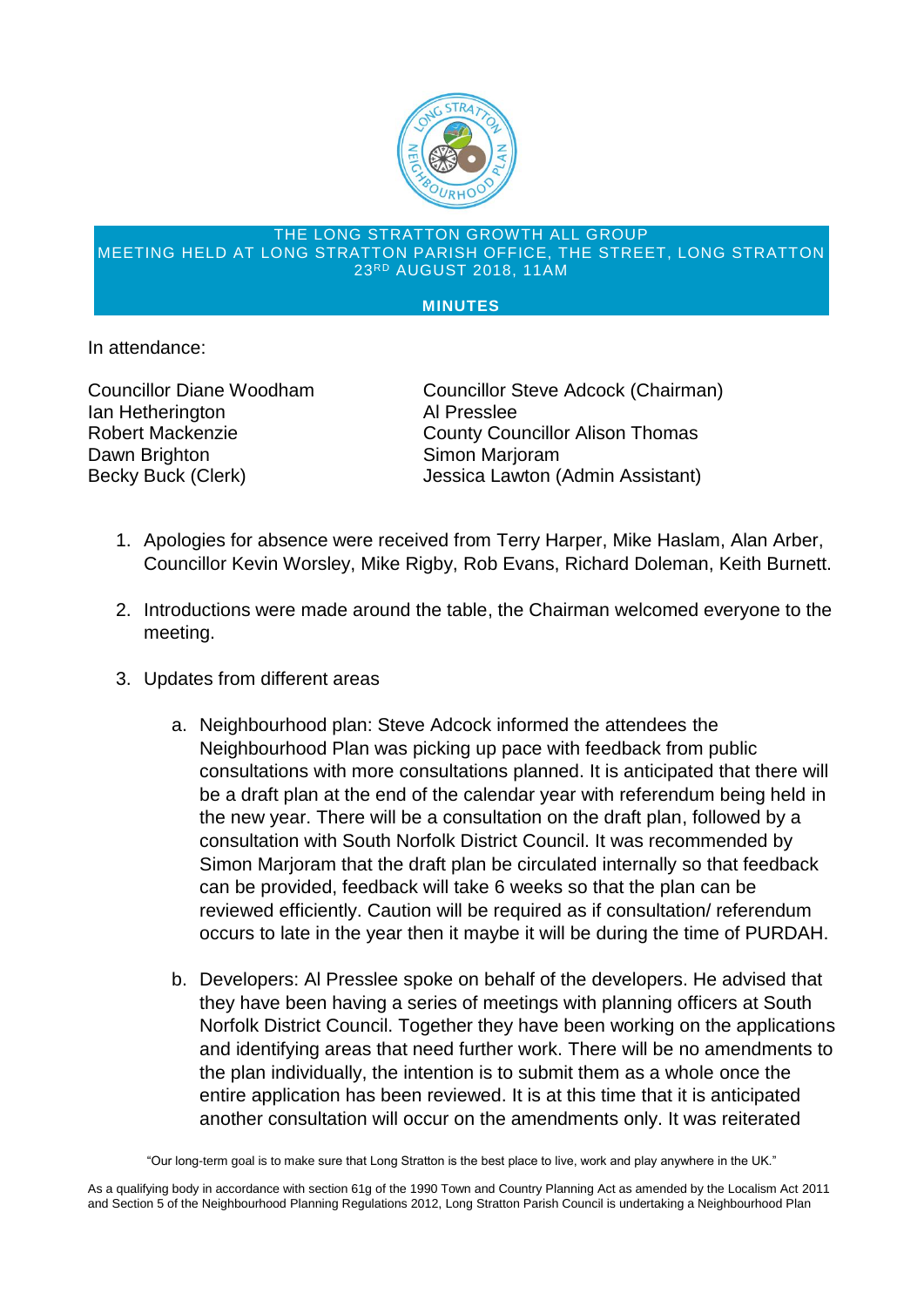that all of the statutory responses can be found on line. There is no target committee although meetings are occurring monthly.

- c. Highways: There was no officer representing Highways therefore County Councillor Alison Thomas gave a brief update. Highways had sent in their statutory response which is available on the website. They are focusing on the proposed bypass and continue to have round table discussions about moving this forward.
- d. Healthcare: Keith Burnett had sent his apologies; Dawn Brighton was there representing Swan Lane surgery. Dawn outline the issues surrounding the surgery. Each GP has 2400 patients allocated and this ratio is set be the Clinical Commissioning Group. Within the current premises there is not the facility to accommodate another GP. The building is owned privately. If land could be sourced as part of the proposed development would this provide the opportunity to provide additional facilities/ relocate the current surgery? Would there be funding to get a new building? Without expanding the current building which has been refused before by the building owner or providing a new facility there is no capacity for another GP. Recommended a meeting with a representative from the Clinical Commissioning Group and one of the GP partners to discuss options.
- e. Planning: Simon Marjoram reiterated the round table discussions that are occurring but was unable to provide any more information.
- f. Long Stratton Parish Council: The Clerk reported that they had submitted their response to the planning application. Other than the Neighbourhood Plan update, there was no further comment to make from the Council.
- g. Tharston and Hapton Parish Council: As there was no representative from Tharston and Hapton, no update was provided.
- h. There were no other areas present.
- 4. To discuss and review the proposed infrastructure
	- a. Schools: There was no further development regarding the planned school.
	- b. Bypass: County Councillor Thomas reiterated that they continue to have discussions regarding delivering this project as quickly and efficiently.
	- c. Community Centre: The original proposal was for the community centre to be placed on star lane in the heart of the community. It had been brought to the Parish council's attention that Tharston & Hapton Council had also expressed interest in building a centre in the open space that falls within their

"Our long-term goal is to make sure that Long Stratton is the best place to live, work and play anywhere in the UK."